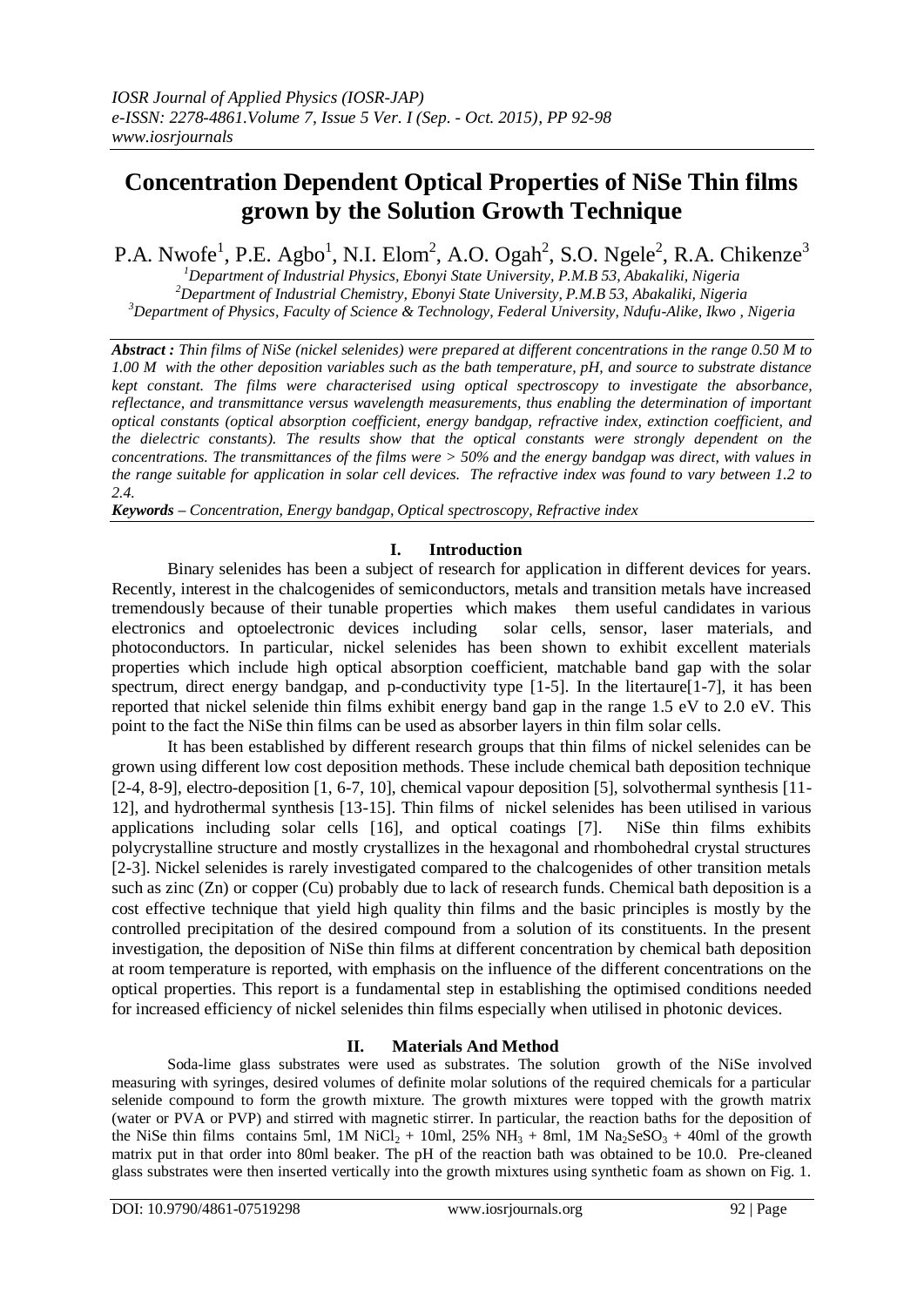The disposition time was fixed for 4 h at a constant temperature of 60  $^{\circ}$ C. The films were removed and rinsed with distilled water and then dried in air.

The chemical reaction for NiSe thin film deposition is given as:

 $NiCl<sub>2</sub>+ NH<sub>3</sub> + Na<sub>2</sub>SeSO<sub>3</sub> (in H<sub>2</sub>O)$ 

 $NiCl<sub>2</sub> + NH<sub>3</sub> \leftrightarrow [Ni(NH<sub>3</sub>)<sub>4</sub>]<sup>2+</sup> + 2Cl<sup>-</sup>$ 

 $[Ni(NH_3)_4]^{2+} \leftrightarrow Ni^{2+} + 4NH_3$  $Na<sub>2</sub> SeSO<sub>3</sub> + OH \leftrightarrow Na<sub>2</sub> SO<sub>4</sub> + HSe<sup>-</sup>$ 

 $HSe + OH- \leftrightarrow Se^{2+} + H_2O$ 

 $Ni^{2+} + Se^{2-} \leftrightarrow NiSe$ 



Fig. 1. Experimental set up.

The films were characterised using optical spectroscopy to investigate the transmittance, absorbance, and reflectance versus wavelength measurements. The optical characterisation was done with a Unico-UV-2102PC spectrophotometer and the wavelength range was between 300 nm to 1100 nm. The data extracted from the transmittance and reflectance measurements were then used to deduce the optical constants using relevant equations from the literature.

## **III. Results And Discussion**

Fig. 2 gives the plots of the transmittance versus wavelength measurements at the wavelength range of 300 nm to 1100 nm for the different concentrations investigated in the study. As indicated in Fig. 2, the transmittance exhibited a concentration dependent behaviour in that the transmittance were higher for films grown at the lower concentration and tended to reduce at the higher concentrations. This trend observed herein is attributed to the difference in the film thicknesses at the different concentrations. An increase in the film thickness and/or grain size could lead to the increase in the optical density such that the absorption per unit thickness is reduced, hence the observed trend. Other authors have reported similar observation for other chalcogenides thin films in the literature [17-22].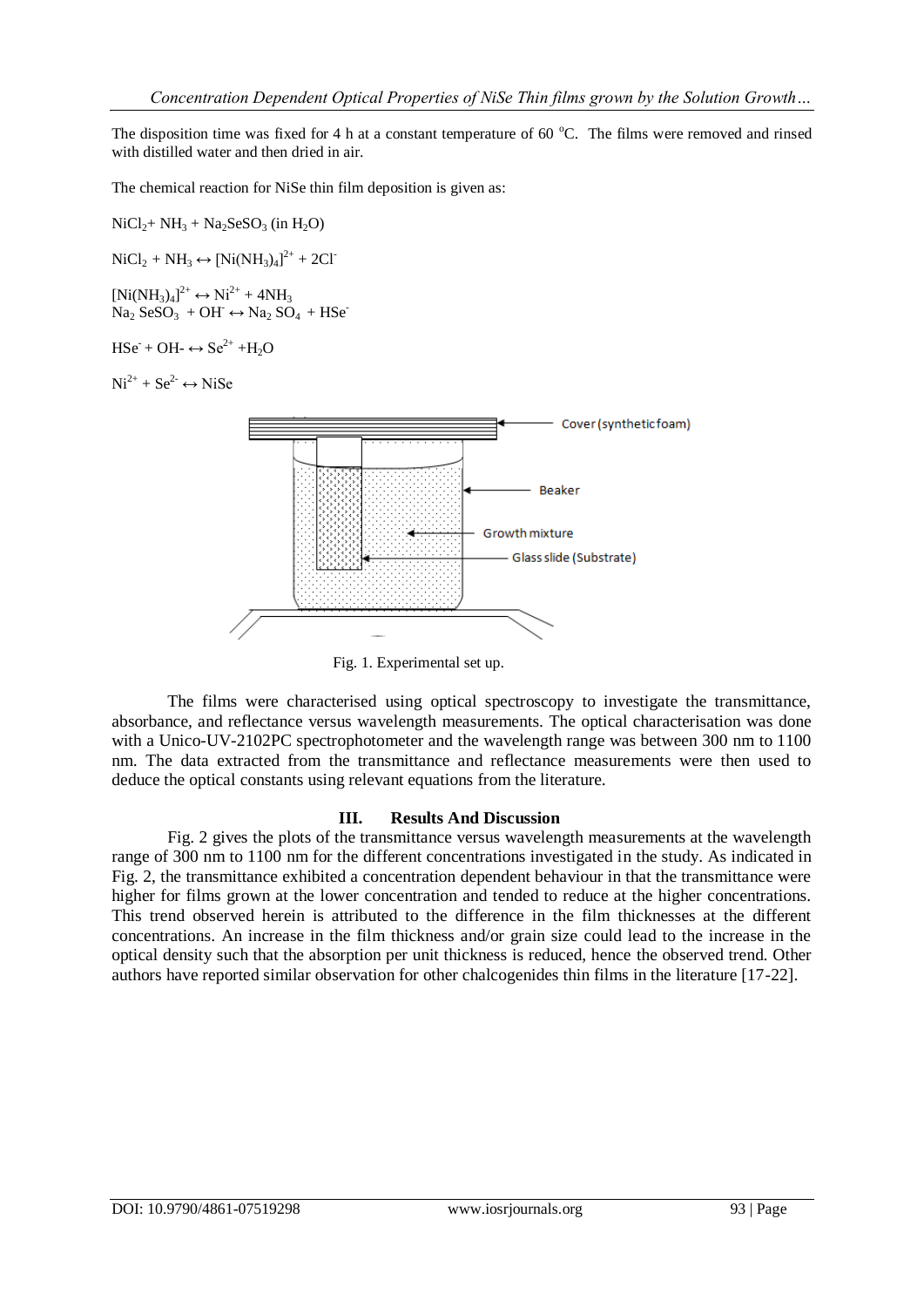

Fig. 2. Transmittance vs wavelength spectra at different concentrations.

Fig. 3 show the reflectance versus wavelength plots at the wavelength range of 300 nm to 1100 nm at the different concentrations. As shown in Fig. 3, the reflectance spectra all exhibited a maxima at wavelength range between 380 nm to 450 nm, and then decreased otherwise. The decrease of the reflectance spectra at the region of lower photon energies (longer wavelengths) to weak absorption within those range of wavelengths. Fig. 4 show the absorbance versus wavelength plots at the wavelength range of 300 nm to 1100 nm at the different concentrations. The nature of the spectra exhibited in Fig. 4 is typical for most NiSe thin films independent of the deposition technique. The values of the absorbance were typically low (as expected due to the high transmittances of the films as indicated in Fig. 2), and is similar to the reports of other research groups [3-4].

The data extracted from the transmittance versus wavelength measurements were used to deduce the optical absorption coefficient and hence extract some of the important optical constants such as the energy bandgap. In the literature, it has been established that the fundamental absorption, which corresponds to an electron excitation from the valence band to the conduction band, can be used to determine the nature and value of the optical energy band gap from the plots of



Fig. 3. Reflectance vs wavelength spectra at different concentrations.



Fig. 4. Absorbance vs wavelength spectra at different concentrations.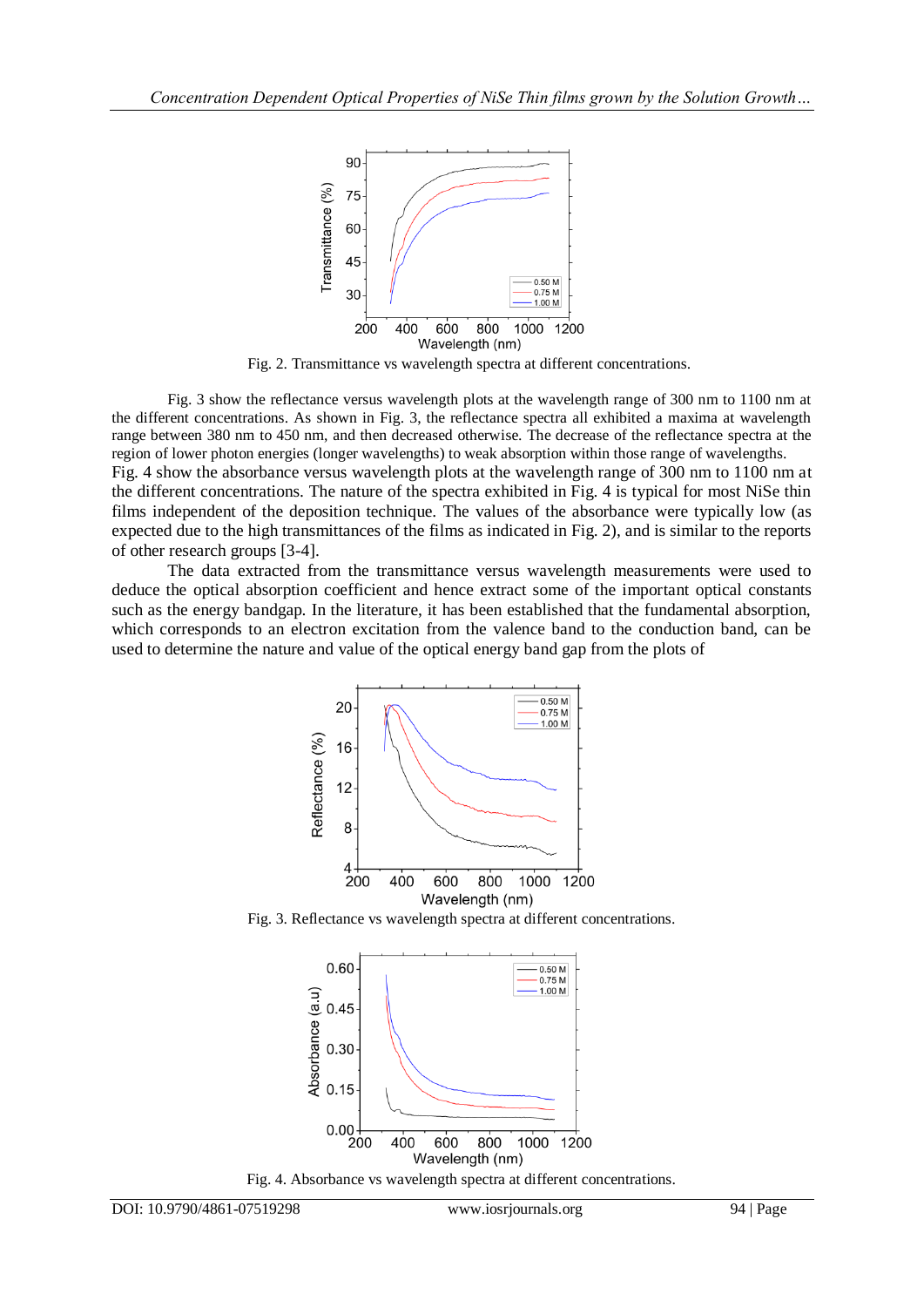$(a h v)^2$  vs  $h v$ . This is mostly done by extrapolating the linear portion of the graph of  $(a h v)^2$  vs  $h v$  plots. The energy bandgap was calculated using the relation given as [23-28];

$$
\alpha h \nu = B(h \nu - E_g)^n \tag{1}
$$

In equation 1, B is an energy independent constant and n is an index that characterizes the optical absorption process. Usually,  $n = 0.5$  for direct allowed transition, and 1.5 for direct forbidden transitions.

Fig. 5 gives the graph of  $(ahv)^2$  vs  $h v$  plots at the different concentrations. As indicated in Fig. 5, the energy and gap is direct, and decreased with an increase in the concentration. The reason for this behaviour was attributed to larger grain size and/or film thickness observed for the films grown at the higher concentrations. The values of the energy band gap was between 1.76 eV to 2.10 eV. This value is within the range reported by other research groups in the literature [2-4].



Fig. 5. Plots of  $( \alpha h v )^2$  vs  $h v$  at different concentrations.

 The variation of the refractive index with the photon energy is shown on Fig. 6. In general, it has been established that when light is incident normally on a thin-film material, it is either reflected, absorbed or transmitted hence the addition of the fractions of the reflected, absorbed, and transmitted light is equal to unity [23]. The refractive index, n, was deduced from the reflectance data using the relation contained in the literature [29-33];

$$
n = \frac{1 + \sqrt{R}}{1 - \sqrt{R}}
$$
 (2)

where n is the refractive index and R is the reflectance.

As shown on Fig. 6, the values of the refractive index was least for films grown at the lower concentration, indicating a trend of an increase of refractive index with increasing concentration. The refractive index was obtained in the range 1.2 to 2.4. The values of the refractive index obtained in the study is within the range of values reported by other authors for different metallic and transition metal chalcogenides [33-37].

 The optical conductivity gives an insight to the optical behaviour by virtue of its direct relationship with the optical absorption coefficient and the refractive index. The optical conductivity was deduced using the relation [27];

$$
\sigma = (\alpha nc)(4\pi)^{-1} \tag{3}
$$

In equation 3,  $\alpha$  is the optical absorption coefficient, n is the refractive index and c is a constant (speed of light in vacuum). The plots (Fig. 7) reveals clearly that the energy bandgap is within the range earlier shown on Fig. 5, and also point to the fact that the optical absorption coefficient  $> 10^4$  cm<sup>-1</sup>. These values are clear indication that thin films of NiSe can be used in photovoltaics devices. The values of the optical conductivity of the films are close to that reported by authors [12, 32-33].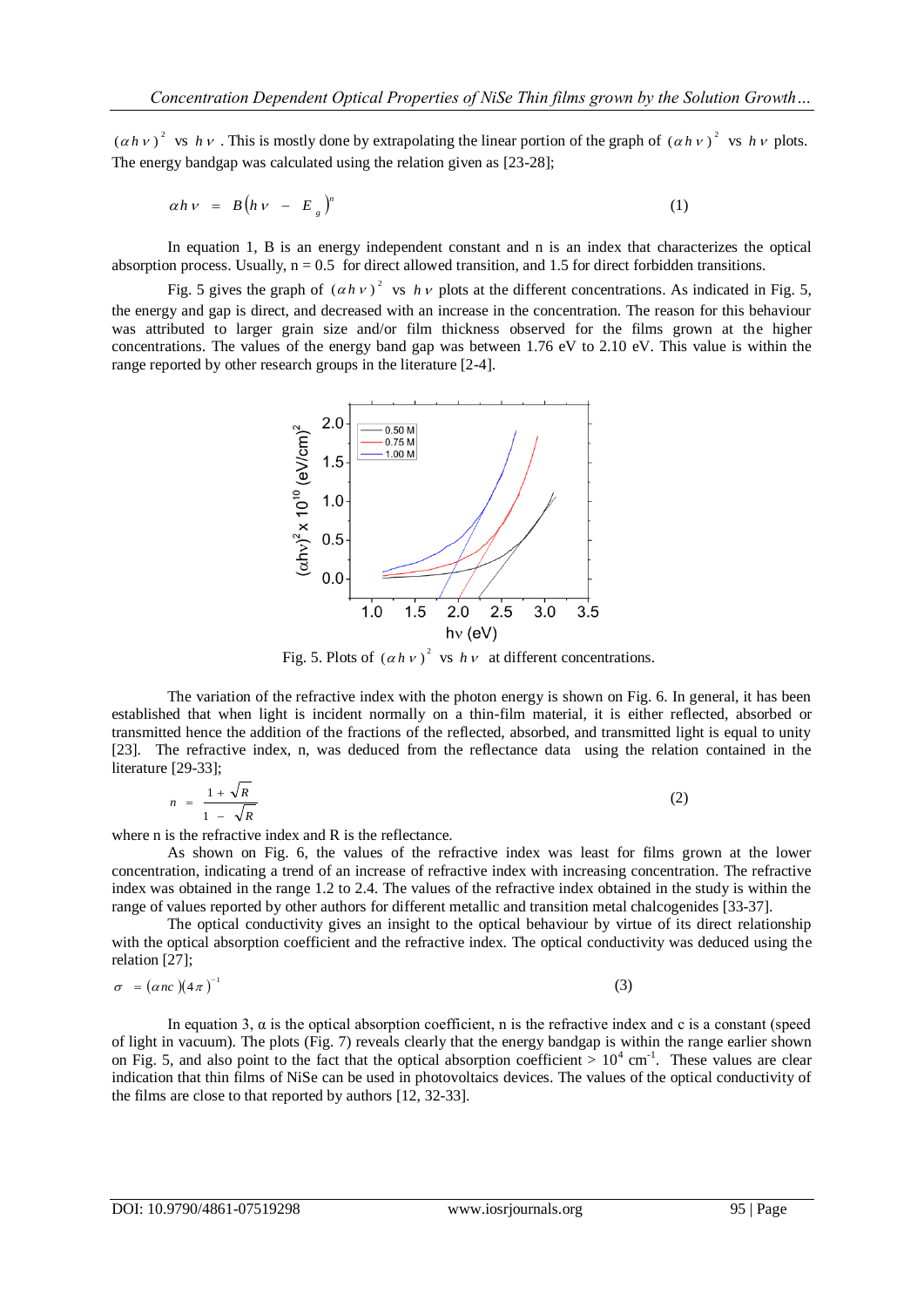

Fig. 6. Plots of refractive index with photon energy at different concentrations.



Fig. 7. Plots of optical conductivity with photon energy at different concentrations.

 Fig. 8 gives the behaviour of the extinction coefficient with photon energy at the different concentrations. The extinction coefficient was calculated using the relation [21-23];

(4)

$$
k = (\alpha \lambda)(4\pi)^{-1}
$$

The extinction coefficient decreased at longer wavelength (shorter photon energy) up to the critical wavelength and then increased. Similar behaviour has been reported by other authors [1, 7-8],



Fig. 8. Plots of extinction coefficient with photon energy at different concentrations.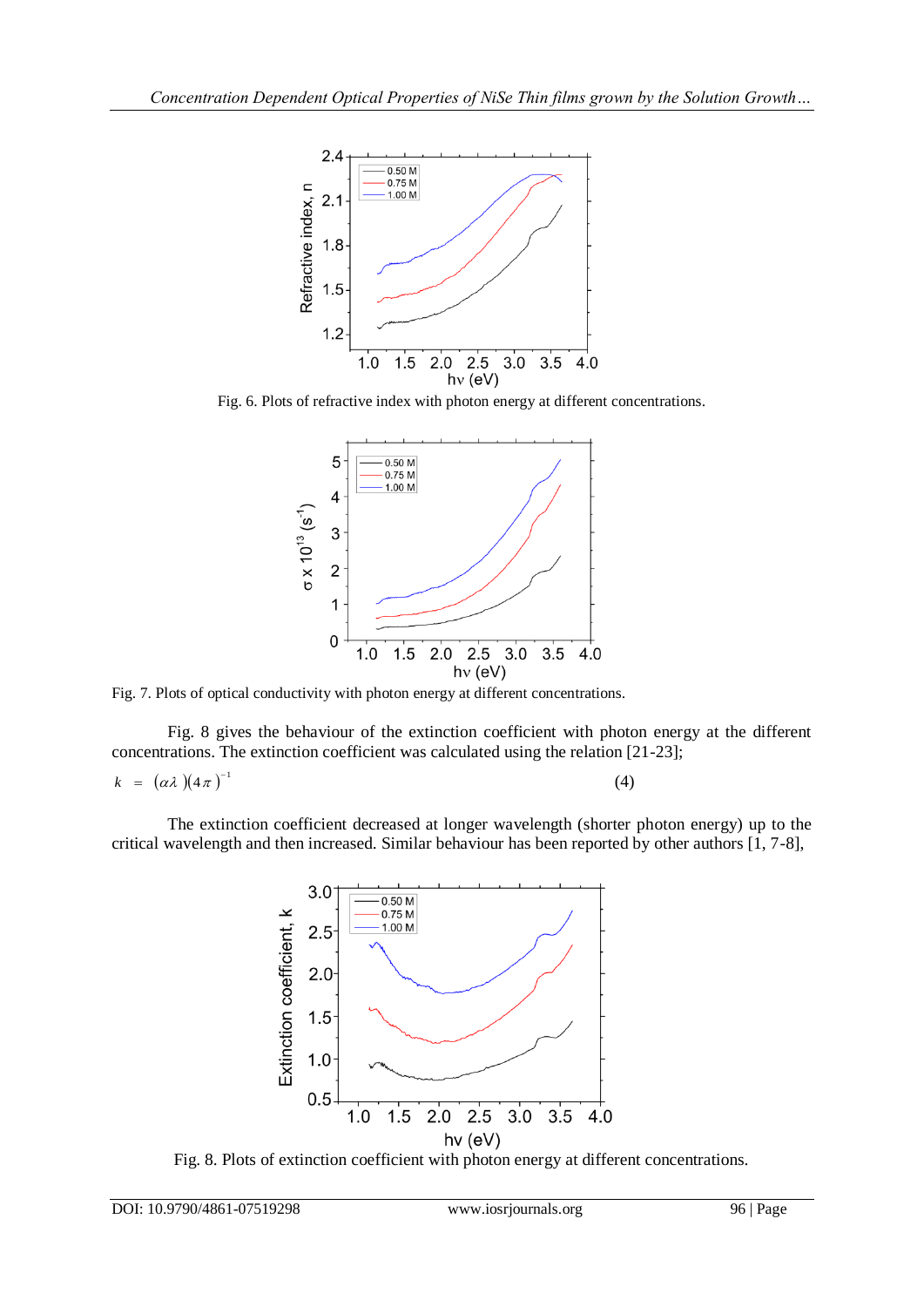#### **IV. Conclusion**

In the present study, the effect of concentration on the optical properties of nickel selenides thin films grown using the solution growth technique is investigated. The results show that the optical absorption coefficient is very high ( $> 10^4$  cm<sup>-1</sup>), the energy bandgap is direct, with values in the range suitable for application in solar cell devices. The variation of the other optical constants (refractive index, extinction coefficient, and optical conductivity) is in agreement with the reports of other authors in the literature.

#### **Acknowledgements**

The authors are grateful to the staff of Sheda Science and Technology Complex, Abuja, Nigeria for the optical characterisation of the films.

#### **References**

- [1] K. Abd Rahim, Electrodeposition of Nickel Tin Selenide Thin Film. Masters thesis, Universiti Putra Malaysia, 2003.
- [2] P.P. Hankare, B.V. Jadhav , K.M. Garadkar, P.A. Chate, I.S. Mulla , S.D. Delekar , Synthesis and characterization of nickel selenide thin films deposited by chemical method, Journal of Alloys and Compounds, 490(1), 2010, 228-231.
- [3] K. Anuar, W.T. Tan , S.M. Ho, M. Yazid , Preparation and Characterization of Chemical Bath Deposited Nise Thin Films, Ozean Journal of Applied Sciences, 4(4), 2011, 363-372.
- [4] K. Anuar, W.T. Tan , A.H. Abudllah, H.M. Jelas, N. Saravannan, S.M. Ho, M. Yazid, Chemical bath deposition of NiSe thin films from alkaline solutions using triethanolamine as complexing agent, Oriental Journal of Chemistry, 25(4), 2009, 813-816.
- [5] A.Panneerselvam, M.A. Malik, M. Afzaal, P. O'Brien, M. Helliwell, The chemical vapor deposition of nickel phosphide or selenide thin films from a single precursor. Journal of the American Chemical Society, 130(8), 2008, 2420-2421.
- [6] Z.Zainal, N. Saravanan, H.L.Mien, Electrodeposition of nickel selenide thin films in the presence of triethanolamine as a complexing agent, Journal of Materials Science: Materials in Electronics, 16(2), 2005, 111-117.
- [7] S.Gohar, R.K. Pathak , Potentiostatic Electrochemical Preparation and Characterisation of Aluminium Containing Nickel Selenide, Oriental Journal of Chemistry, 29(4), 2013, 1469-1474.
- [8] N. Moloto, M.J. Moloto, N.J. Coville, S.S.Ray, Opt cal iand structural characterization of nickel selenide nanoparticles synthesized by simple methods, Journal of Crystal Growth, 311(15), 2009, 3924-3932.
- [9] A. Zhao, L. Xu, T. Luo, Y. Qian, Synthesis of nickel selenide nanocables and nanotubes. Chemistry Letters, 34(8), 2005, 1136- 1137.
- [10] K. Anuar, Z.Zulkarnain, N. Saravanan, K. Dzulkefly, S. Nor Hamizi, Electrodeposition of Nickel Sulfide Thin Films Using Triethanolamine as a Complexing Agent, Chiang Mai J. Sci., 31(2), 2004, 131-137.
- [11] Z.H. Han, S.H.Yu, Y.P. Li, H.Q. Zhao, F.Q. Li, Y. Xie, Y.T.Qian, Convenient solvothermal synthesis and phase control of nickel selenides with different morphologies, Chemistry of materials, 11(9), 1999, 2302-2304.
- [12] B. Yuan, W. Luan, S.T. Tu, One-step solvothermal synthesis of nickel selenide series: Composition and morphology control, Cryst Eng Comm, 14(6), 2012, 2145-2151.
- [13] Z. Zhuang, Q. Peng, J. Zhuang, X. Wang, Y. Li, Controlled hydrothermal synthesis and structural characterization of a nickel selenide series, Chemistry-A European Journal, 12(1), 2006, 211-217.
- [14] A. Sobhani, F. Davar, M. Salavati-Niasari, Synthesis and characterization of hexagonal nano-sized nickel selenide by simple hydrothermal method assisted by CTAB. Applied Surface Science, 257(18), 2011, 7982-7987.
- [15] A. Sobhani, M. Salavati-Niasari, F. Davar, Shape control of nickel selenides synthesized by a simple hydrothermal reduction process, Polyhedron, 31(1), 2012, 210-216.
- [16] Y. Duan, Q. Tang, B. He, R. Li, L. Yu, Transparent nickel selenide alloy counter electrodes for bifacial dye-sensitized solar cells exceeding 10% efficiency, Nanoscale, **6**(21), 2014, 12601-12608.
- [17] F. Ausogi, M. Kanzari, Study of the Optical Properties of Sn-doped Sb<sub>2</sub>S<sub>3</sub> Thin Films, Energy Procedia, 10, 2011, 313 322.<br>[18] P.E. Agbo, F.U. Nweke, P.A. Nwofe, C.N. Ukwu, Effects of concentration on the propert
- [18] P.E. Agbo, F.U. Nweke, P.A. Nwofe, C.N. Ukwu, Effects of concentration on the properties of Zn-doped Cadmium Sulphide thin films, International Journal of Science and Research, 3(11), 2014, 1832 – 1837.
- [19] P.A. Nwofe, pH Dependent Optical Properties of Chemically Deposited Sb<sub>2</sub>S<sub>3</sub> Thin Films, Int. J. Nano.Chem., 1(3), 2015, 111-116.
- [20] P.E. Agbo, P.A. Nwofe, V. Anigbogu, Synthesis and Characterisation of Nanocrystalline ZnO-Core Shell Thin Films, J. Chem. Bio. Phy. Sci. Sec. C., 5(3), 2015, 2926 – 2929.
- [21] P.A. Nwofe, K.T. Ramakrishna Reddy, J.K. Tan, I. Forbes, R.W. Miles, Thickness Dependent Optical Properties of Thermally Evaporated SnS Thin Films, Physics Procedia, 25, 2012, 150 – 157.
- [22] P.A. Nwofe, K.T. Ramakrishna Reddy, G. Sreedevi, J.K. Tan, I. Forbes, R.W. Miles , Structural, Optical, and Electro-Optical Properties of Thermally Evaporated Tin Sulphide Layers, Jpn. J. Appl. Phys., 51, 2012, 10NC36.
- [23] J.I. Pankove, Optical processes in semiconductors, (Prentice-Hall Inc., New Jersey, 1971).<br>[24] P.A. Nwofe, K.T. Ramakrishna Reddy, R.W. Miles., Effects of sulphur and air annealing
- [24] P.A. Nwofe, K.T. Ramakrishna Reddy, R.W. Miles., Effects of sulphur and air annealing on the properties of thermally evaporatd SnS layers for application in thin film solar cell devices, Journal of Renewable and Sustainable Energy, 5, 2013, 011204.
- [25] R. A. Chikwenze, P. A. Nwofe, P. E. Agbo, Comparative analysis of the structural and optical properties of some selected selenides for applications in optoelectronic devices, Advances in Applied Science Research, 6(4), 2015, 101-107.
- [26] P.A. Nwofe, Influence of annealing temperatures on the optical properties of chemically deposited antimony trisulphide thin films, Journal of Nanotechnology and Advanced Materials, 3(2), 2015, 115-121.
- [27] P.A. Nwofe, K.T. Ramakrishna Reddy, J.K. Tan, I. Forbes, R.W. Miles., On the Structural and Optical Properties of SnS Thin Films Grown by Thermal Evaporation Method, J. Phys. Conf.: Ser., 417, 2013, 012039.
- [28] K.T. Ramakrishna Reddy , P.A. Nwofe, R.W , Miles, Determination of the Minority Carrier Diffusion Length of SnS Using Electro-optical Measurements, Electronic Materials Letters, 9(3), 2013, 363-366.
- [29] K.S. Kumar; C. Manoharan; S. Dhanapandian; A Gowri Manohari., Effect of Sb dopant on the structural, optical and electrical properties of SnS thin films by spray pyrolysis technique, Spectrochimica Acta Part A: Molecular and Biomolecular Spectroscopy, 115, 2013, 840-844.